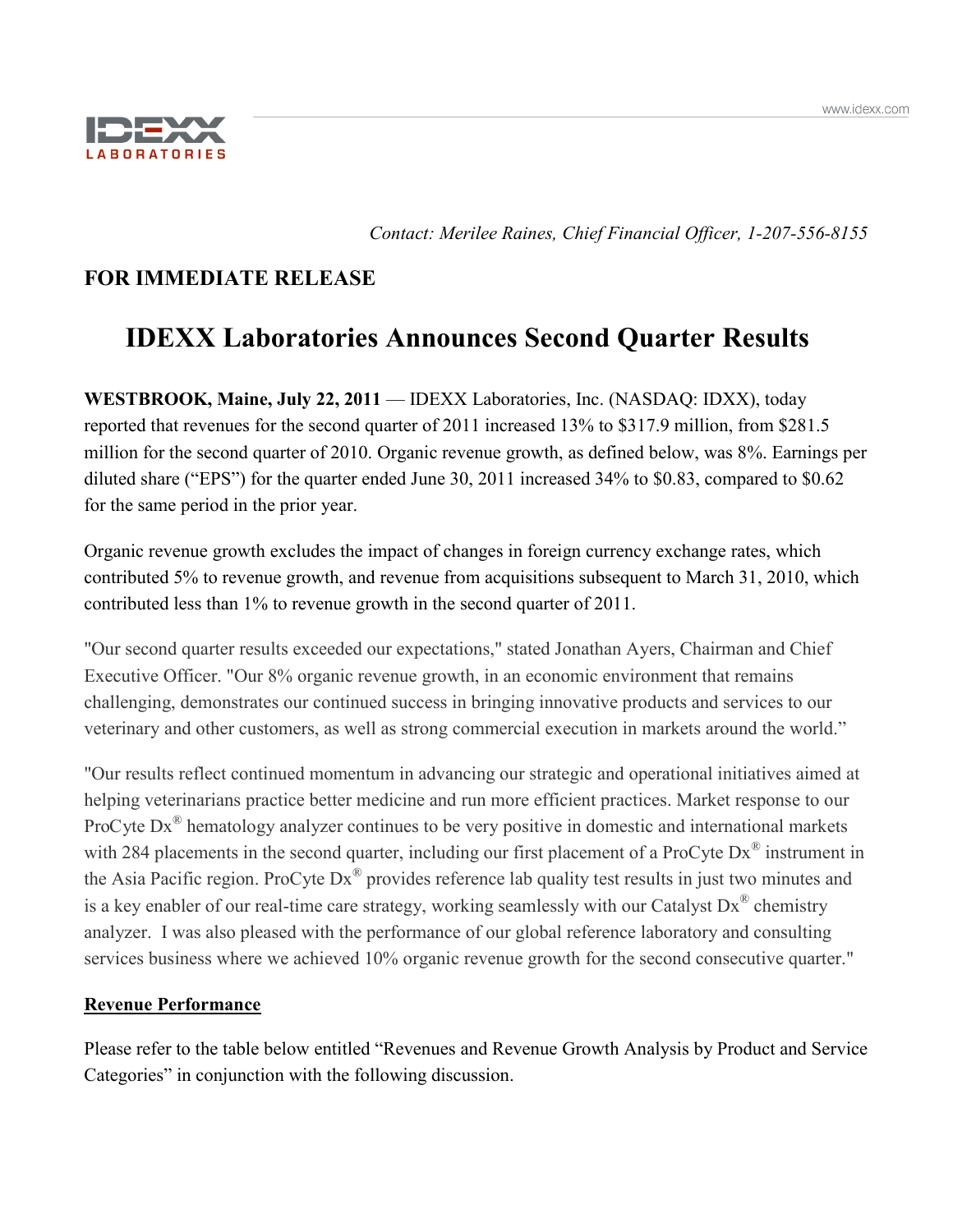**Companion Animal Group**. Companion Animal Group ("CAG") revenues for the second quarter of 2011 were \$259.7 million compared to \$232.3 million for the second quarter of 2010. Changes in foreign currency exchange rates contributed 4% to revenue growth. Organic revenue growth of 7% was due primarily to performance in our reference laboratory diagnostic and consulting services business and in our instrument and consumables product lines. In the reference lab business, revenues increased due to higher sales volume due primarily to the acquisition of new customers and to an increase in sales prices. The revenue increase in our instruments and consumables business was largely the result of higher sales volume of consumables used with our IDEXX VetLab® instruments, primarily sales of consumables used with our Catalyst  $Dx^{\mathcal{B}}$  instrument, and higher sales volume of ProCyte  $Dx^{\mathcal{B}}$ , our new hematology analyzer introduced in the third quarter of 2010.

**Water.** Water revenues for the second quarter of 2011 were \$21.5 million compared to \$19.4 million for the second quarter of 2010. Changes in foreign currency exchange rates contributed 5% to revenue growth. Organic revenue growth of  $6\%$  was due primarily to higher Colilert<sup>®</sup> product sales volume driven by new account acquisitions, partly offset by lower average unit sales prices of this product.

**Livestock and Poultry Diagnostics .** Livestock and Poultry Diagnostics ("LPD") revenues for the second quarter of 2011 were \$25.4 million compared to \$19.2 million for the second quarter of 2010. Changes in foreign currency exchange rates contributed 11% to revenue growth. Organic revenue growth of 21% was primarily the result of higher sales volumes of certain bovine tests, especially in Germany where we have won several government tenders in connection with a country-wide eradication program for a virus impacting beef and dairy production yields, partly offset by lower average unit sales prices due to increasing competitive pressures.

## **Additional Operating Results for the Second Quarter**

Gross profit for the second quarter of 2011 increased \$24.7 million, or 17%, to \$174.0 million from \$149.3 million for the second quarter of 2010. As a percentage of total revenue, gross profit increased to 55% from 53% as a result of reduced overall manufacturing costs, primarily those associated with our IDEXX VetLab® instruments, and higher relative sales of higher margin products. These favorable impacts were partly offset by hedging losses in the second quarter of 2011 compared to hedging gains in the second quarter of 2010.

Research and development ("R&D") expense for the second quarter of 2011 was \$18.6 million, or 6% of revenue, compared to \$17.2 million, or 6% of revenue for the second quarter of 2010. The increase in R&D expense was due primarily to increased personnel-related costs.

Selling, general and administrative ("SG&A") expense for the second quarter of 2011 was \$84.1 million, or 26% of revenue, compared to \$77.2 million, or 27% of revenue, for the second quarter of 2010. The increase in SG&A expense resulted primarily from the net unfavorable impact of changes in foreign currency exchange rates and higher personnel-related costs.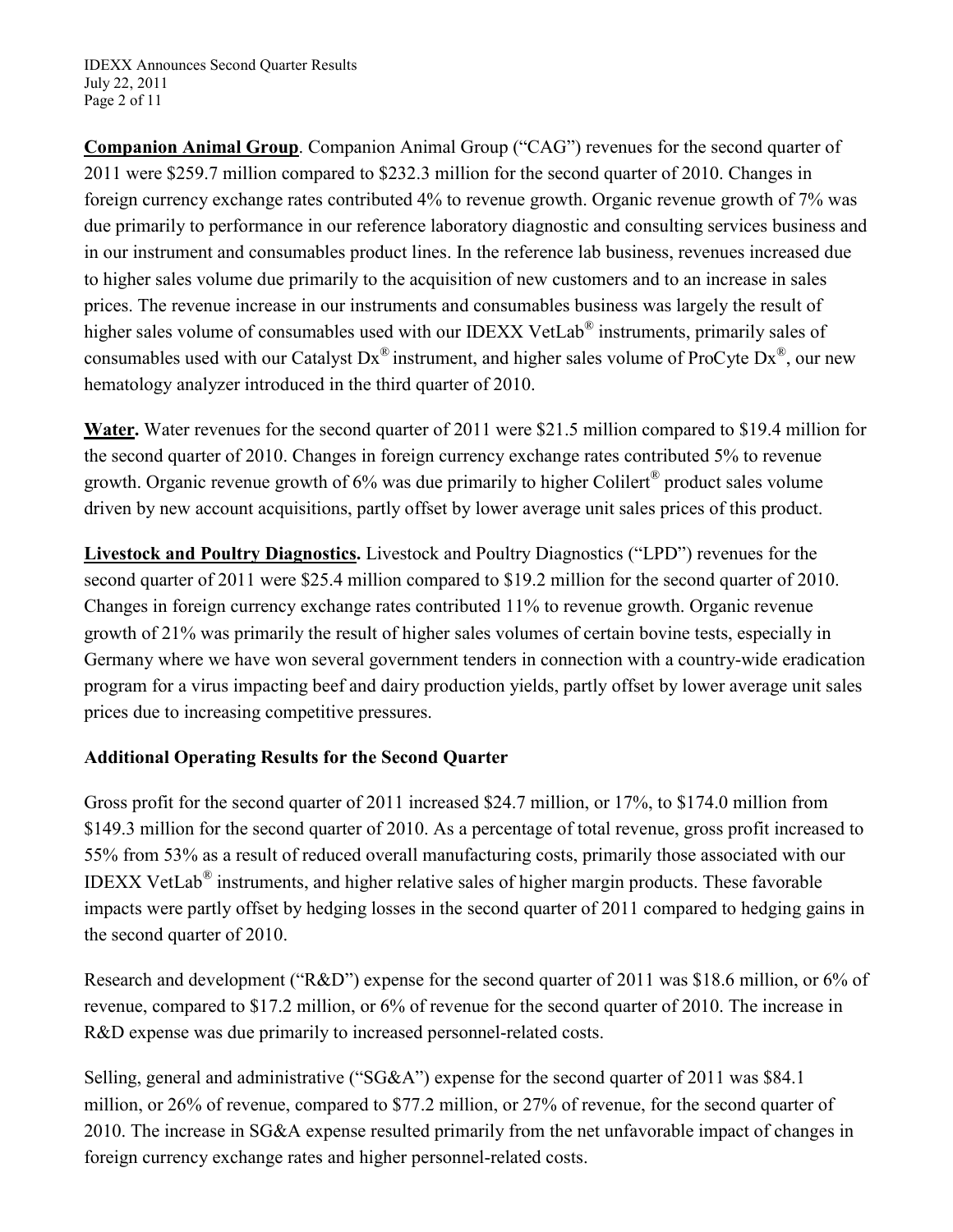IDEXX Announces Second Quarter Results July 22, 2011 Page 3 of 11

## **Supplementary Analysis of Results**

The accompanying financial tables provide more information concerning our revenue and other operating results for the three and six months ended June 30, 2011.

## **Outlook for full year 2011**

The Company provides the following updated guidance for the full year 2011. This guidance reflects an assumption that the value of the U.S. dollar relative to the other currencies will remain at its current level for the balance of 2011. Fluctuations in foreign currency exchange rates from current levels could have a significant positive or negative impact on our actual results of operations in 2011.

- Revenues are expected to be \$1.205 to \$1.215 billion, which represents reported revenue growth of 9 to 10% and organic revenue growth of 7 to 8%. This outlook is unchanged from our previous guidance provided in April of this year.
- EPS are expected to be in the range of \$2.68 to \$2.73, compared to our previous guidance of \$2.66 to \$2.71. This increase in guidance reflects business performance in the second quarter that exceeded our expectations.
- Our total capital expenditure plan for 2011 is approximately \$55 million.
- Free cash flow is expected to be approximately 115% of net income.<sup>[\(1\)](#page-2-0)</sup>

<span id="page-2-0"></span> <sup>(1)</sup> Free cash flow is a non-U.S. GAAP measure. It indicates the cash generated from operations and tax benefits attributable to stock option exercises and vesting of restricted stock units, reduced by investments in fixed assets. We feel free cash flow is a useful measure because it indicates the cash the operations of the business are generating after appropriate reinvestment for recurring investments in fixed assets that are required to operate the business. We believe this is a common financial measure useful to further evaluate the results of operations. With respect to this particular forward-looking projection, the Company is unable to provide a quantitative reconciliation at this time as the inputs to the measurement are difficult to predict and estimate and are primarily dependent on future events.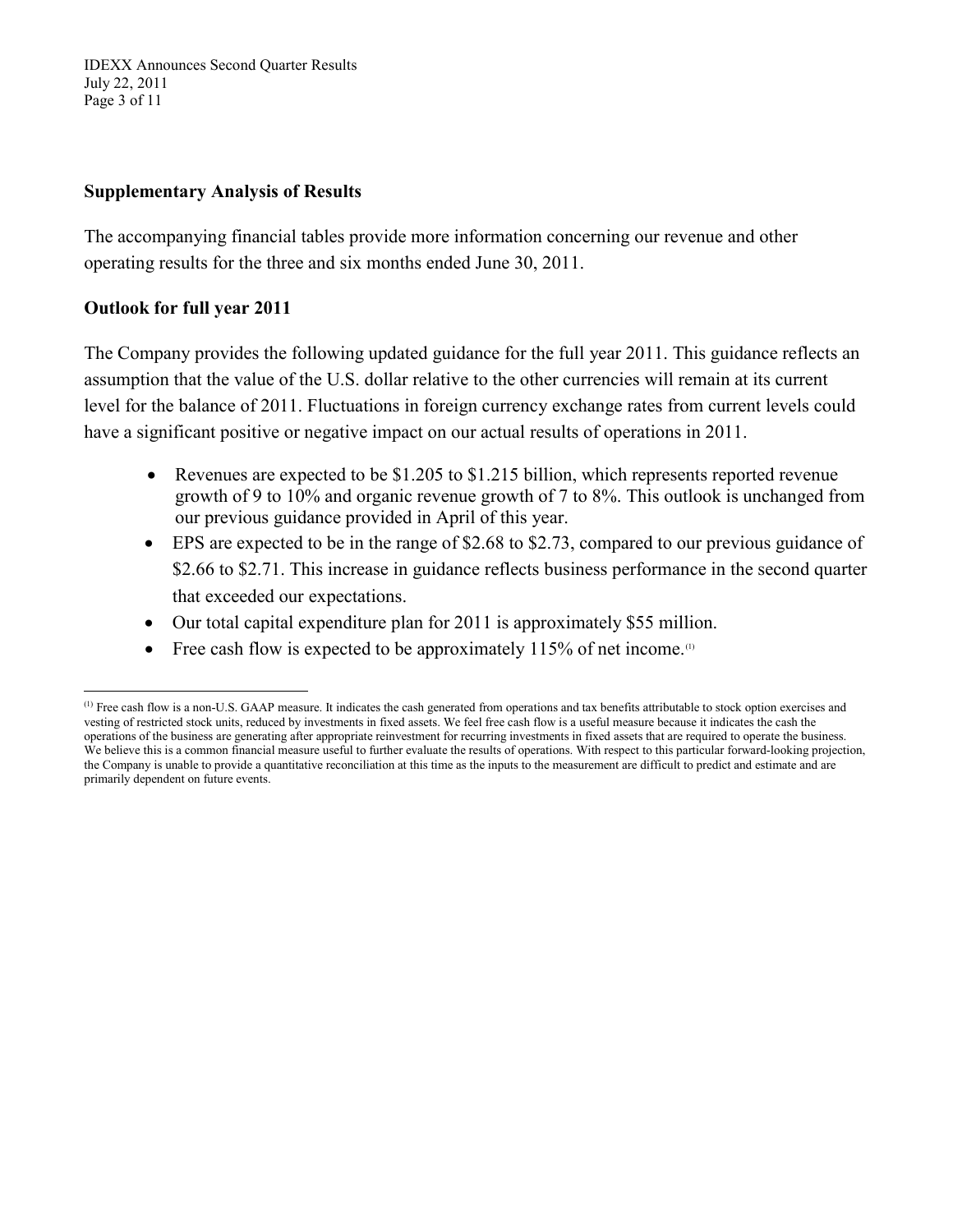IDEXX Announces Second Quarter Results July 22, 2011 Page 4 of 11

## **Conference Call and Webcast Information**

IDEXX Laboratories will be hosting a conference call today at 9:00 a.m. (eastern) to discuss its second quarter results and management's outlook. To participate in the conference call, dial 1-612-234-9960 or 1-800-230-1074 and reference confirmation code 210465. An audio replay will be available through July 29, 2011 by dialing 1-320-365-3844 and referencing replay code 210465.

The call will also be available via live or archived Webcast on the IDEXX Laboratories' web site at [www.idexx.com.](http://www.idexx.com/)

## **About IDEXX Laboratories, Inc.**

IDEXX Laboratories, Inc. is a leader in pet healthcare innovation, serving practicing veterinarians around the world with a broad range of diagnostic and information technology-based products and services. IDEXX products enhance the ability of veterinarians to provide advanced medical care, improve staff efficiency and build more economically successful practices. IDEXX is also a worldwide leader in providing diagnostic tests and information for livestock and poultry and tests for the quality and safety of water and milk. Headquartered in Maine, IDEXX Laboratories employs more than 4,800 people and offers products to customers in over 100 countries.

## **Note Regarding Forward-Looking Statements**

*This press release contains statements about the Company's business prospects and estimates of the Company's financial results for future periods that are forward-looking statements as defined in the Private Securities Litigation Reform Act of 1995. Forward-looking statements can be identified by the use of words such as "expects," "may," "anticipates," "intends," "would," "will," "plans," "believes," "estimates," "should," and similar words and expressions. These statements are based on management's expectations of future events as of the date of this press release, and the Company assumes no obligation to update any forward-looking statements as a result of new information or future events or developments. Actual results could differ materially from management's expectations. Factors that could cause or contribute to such differences include the following: the Company's ability to develop, manufacture, introduce and market new products and enhancements to existing products*; *the Company's ability to achieve economies of scale in its worldwide network of laboratories; the impact of a weak economy on demand for the Company's products and services; the effectiveness of the Company's sales and marketing activities; the Company's ability to identify acquisition opportunities, complete acquisitions and integrate acquired businesses; disruptions, shortages or pricing changes that affect the Company's purchases of products and materials from third parties, including from sole source suppliers; the Company's ability to manufacture complex biologic products; the effect of government regulation on the Company's business, including government decisions about whether and when to approve the Company's products and decisions regarding labeling, manufacturing and marketing products; the Company's ability to obtain patent and other intellectual property protection for its products, successfully enforce its intellectual property rights and defend itself against third party claims against the Company; the impact of distributor purchasing decisions on sales of the Company's products that are sold through distribution; the impact of competition, technological change, and veterinary hospital consolidation on the markets for the Company's products; changes or trends in veterinary medicine that affect the rate of use of the Company's products and services by veterinarians; the impact of the Company's inexperience in the human point-of-care market; the effects of operations outside the U.S., including from currency fluctuations, different regulatory, political and economic conditions, and different market conditions; the effects of interruptions to the Company's operations due to natural disasters or system failures; the loss of key employees; class action litigation due to stock price volatility; the effect on the Company's stock price if quarterly or annual operations results do not meet expectations of market analysts or investors in future periods; and potential exposures related to our worldwide provision for income taxes. A further description of these and other factors can be found in the Company's Annual Report on Form 10-K for the year ended December 31, 2010*, *and quarterly report on Form 10-Q for the quarter ended March 31, 2011, in the section captioned "Risk Factors."*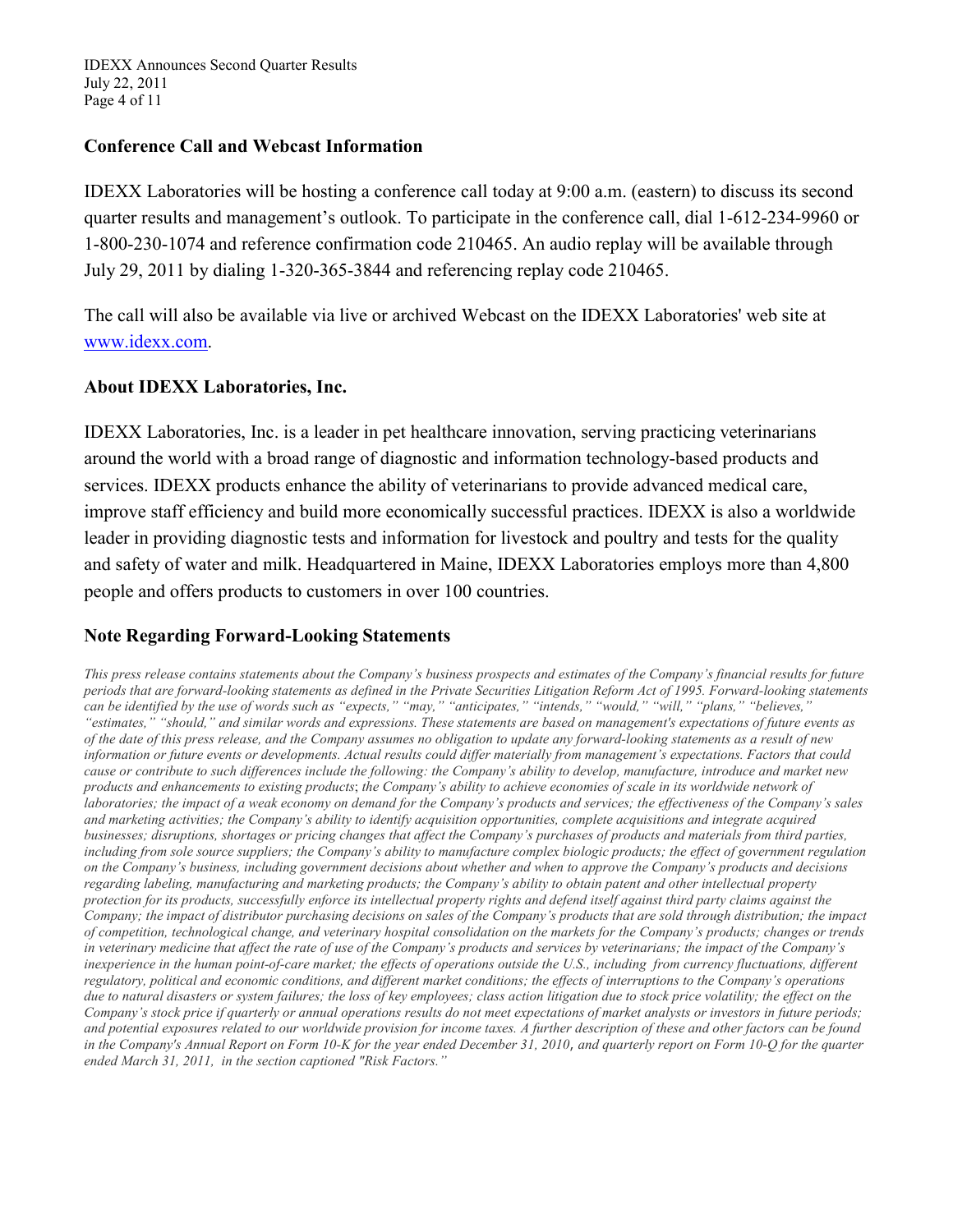#### **IDEXX Laboratories, Inc. and Subsidiaries Consolidated Statement of Operations**

*Amounts in thousands except per share data (Unaudited)*

|                     |                                               |    | <b>Three Months Ended</b> |                 | <b>Six Months Ended</b> |                 |    |                 |  |
|---------------------|-----------------------------------------------|----|---------------------------|-----------------|-------------------------|-----------------|----|-----------------|--|
|                     |                                               |    | <b>June 30,</b>           | <b>June 30,</b> |                         | <b>June 30,</b> |    | <b>June 30,</b> |  |
|                     |                                               |    | 2011                      | 2010            |                         | 2011            |    | 2010            |  |
| <b>Revenue:</b>     | Revenue                                       | \$ | 317,862                   | \$<br>281,482   | S                       | 610,534         | \$ | 550,007         |  |
| <b>Expenses and</b> |                                               |    |                           |                 |                         |                 |    |                 |  |
| Income:             | Cost of revenue                               |    | 143,829                   | 132,198         |                         | 281,576         |    | 258,362         |  |
|                     | Gross profit                                  |    | 174,033                   | 149,284         |                         | 328,958         |    | 291,645         |  |
|                     | Sales and marketing                           |    | 50,974                    | 44,167          |                         | 101,959         |    | 88,583          |  |
|                     | General and administrative                    |    | 33,140                    | 33,076          |                         | 65,736          |    | 65,884          |  |
|                     | Research and development                      |    | 18,621                    | 17,206          |                         | 36,433          |    | 33,915          |  |
|                     | Income from operations                        |    | 71,298                    | 54,835          |                         | 124,830         |    | 103,263         |  |
|                     | Interest expense, net                         |    | 363                       | 551             |                         | 722             |    | 863             |  |
|                     | Income before provision for income taxes      |    | 70,935                    | 54,284          |                         | 124,108         |    | 102,400         |  |
|                     | Provision for income taxes                    |    | 22,281                    | 17,087          |                         | 38,848          |    | 32,175          |  |
| <b>Net Income:</b>  | Net income                                    |    | 48,654                    | 37,197          |                         | 85,260          |    | 70,225          |  |
|                     | Less: Noncontrolling interest in subsidiary's |    |                           |                 |                         |                 |    |                 |  |
|                     | (losses) earnings                             |    | (3)                       | 4               |                         | (9)             |    | 6               |  |
|                     | Net income attributable to stockholders       | \$ | 48,657                    | \$<br>37,193    | \$                      | 85,269          | \$ | 70,219          |  |
|                     | Earnings per share: Basic                     | \$ | 0.85                      | \$<br>0.64      |                         | 1.49            | \$ | 1.21            |  |
|                     | Earnings per share: Diluted                   | \$ | 0.83                      | \$<br>0.62      | S                       | 1.45            | \$ | 1.17            |  |
|                     | Shares outstanding: Basic                     |    | 57,276                    | 57,747          |                         | 57,366          |    | 57,890          |  |
|                     | Shares outstanding: Diluted                   |    | 58,727                    | 59,646          |                         | 58,934          |    | 59,875          |  |

#### **IDEXX Laboratories, Inc. and Subsidiaries Selected Operating Information** *(Unaudited)*

|                      |                                             | <b>Three Months Ended</b> |                 | <b>Six Months Ended</b> |                 |
|----------------------|---------------------------------------------|---------------------------|-----------------|-------------------------|-----------------|
|                      |                                             | <b>June 30.</b>           | <b>June 30.</b> | <b>June 30.</b>         | <b>June 30,</b> |
|                      |                                             | 2011                      | 2010            | 2011                    | 2010            |
| <b>Operating</b>     | Gross profit                                | 54.8%                     | 53.0%           | 53.9%                   | 53.0%           |
| Ratios (as a         | Sales, marketing, general and               |                           |                 |                         |                 |
| percentage of        | administrative expense                      | 26.5%                     | 27.4%           | 27.5%                   | 28.1%           |
| revenue):            | Research and development expense            | 5.9%                      | 6.1%            | $6.0\%$                 | $6.2\%$         |
|                      | Income from operations $^{(1)}$             | 22.4%                     | 19.5%           | 20.5%                   | 18.8%           |
| <b>International</b> | International revenue <i>(in thousands)</i> | 137,585<br>S.             | 113,701<br>S.   | \$<br>260,155           | 222,360<br>\$   |
| <b>Revenue:</b>      | International revenue as percentage of      |                           |                 |                         |                 |
|                      | total revenue                               | 43.3%                     | 40.4%           | 42.6%                   | 40.4%           |

(1) The sum of individual items may not equal the total due to rounding.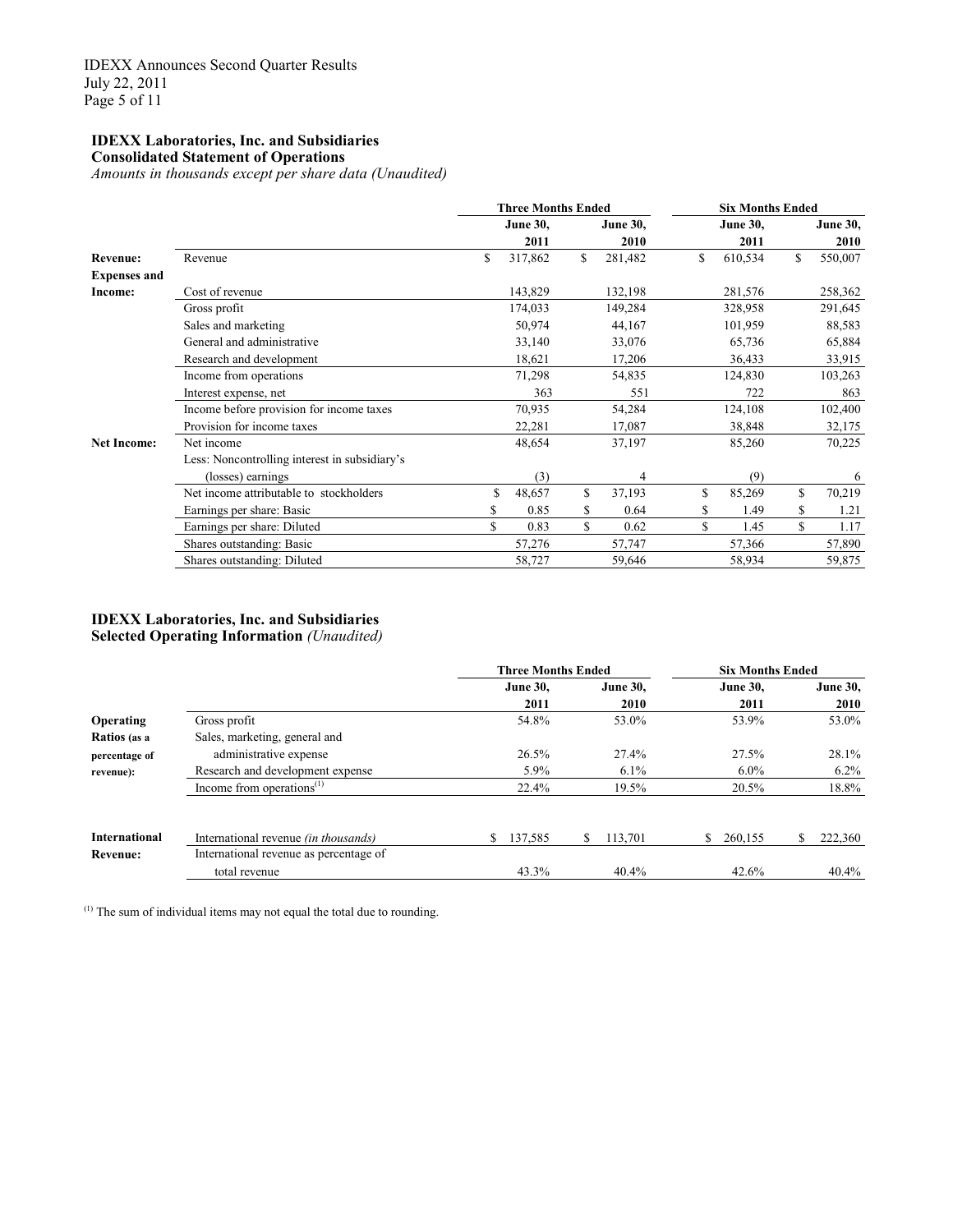IDEXX Announces Second Quarter Results July 22, 2011 Page 6 of 11

#### **IDEXX Laboratories, Inc. and Subsidiaries**

**Segment Information**

*Amounts in thousands (Unaudited)*

|                      |             |               | <b>Three Months Ended</b> |    |                 |             | <b>Six Months Ended</b> |               |                 |  |
|----------------------|-------------|---------------|---------------------------|----|-----------------|-------------|-------------------------|---------------|-----------------|--|
|                      |             |               | <b>June 30,</b>           |    | <b>June 30,</b> |             | <b>June 30,</b>         |               | <b>June 30,</b> |  |
|                      |             |               | 2011                      |    | 2010            |             | 2011                    |               | 2010            |  |
| <b>Revenue:</b>      | CAG         | $\mathbf S$   | 259,734                   | \$ | 232,320         | \$          | 500,323                 | $\mathsf{\$}$ | 453,737         |  |
|                      | Water       |               | 21,510                    |    | 19,448          |             | 40,475                  |               | 37,312          |  |
|                      | <b>LPD</b>  |               | 25,367                    |    | 19,160          |             | 49,306                  |               | 39,101          |  |
|                      | Other       |               | 11,251                    |    | 10,554          |             | 20,430                  |               | 19,857          |  |
|                      | Total       | $\mathbf S$   | 317,862                   | \$ | 281,482         | $\mathbf S$ | 610,534                 | \$            | 550,007         |  |
| <b>Gross Profit:</b> | CAG         | S             | 138,332                   | \$ | 120,125         | \$          | 261,683                 | \$            | 233,868         |  |
|                      | Water       |               | 12,968                    |    | 12,328          |             | 24,359                  |               | 23,903          |  |
|                      | <b>LPD</b>  |               | 17,335                    |    | 13,275          |             | 33,882                  |               | 26,483          |  |
|                      | Other       |               | 4,742                     |    | 4,610           |             | 8,484                   |               | 8,983           |  |
|                      | Unallocated |               | 656                       |    | (1,054)         |             | 550                     |               | (1, 592)        |  |
|                      | Total       | <sup>\$</sup> | 174,033                   | \$ | 149,284         | $\mathbf S$ | 328,958                 | <sup>\$</sup> | 291,645         |  |
| <b>Income from</b>   |             |               |                           |    |                 |             |                         |               |                 |  |
| <b>Operations:</b>   | CAG         | \$            | 58,270                    | \$ | 47,140          | \$          | 101,242                 | \$            | 87,962          |  |
|                      | Water       |               | 8,401                     |    | 8,150           |             | 15,348                  |               | 15,662          |  |
|                      | <b>LPD</b>  |               | 7,176                     |    | 4,549           |             | 14,326                  |               | 9,127           |  |
|                      | Other       |               | 309                       |    | 638             |             | (241)                   |               | 1,188           |  |
|                      | Unallocated |               | (2,858)                   |    | (5,642)         |             | (5, 845)                |               | (10,676)        |  |
|                      | Total       | \$            | 71,298                    | \$ | 54,835          | \$          | 124,830                 | \$            | 103,263         |  |
| <b>Gross Profit</b>  |             |               |                           |    |                 |             |                         |               |                 |  |
| (as a percentage     |             |               |                           |    |                 |             |                         |               |                 |  |
| of revenue):         | CAG         |               | 53.3%                     |    | 51.7%           |             | 52.3%                   |               | 51.5%           |  |
|                      | Water       |               | 60.3%                     |    | 63.4%           |             | 60.2%                   |               | 64.1%           |  |
|                      | <b>LPD</b>  |               | 68.3%                     |    | 69.3%           |             | 68.7%                   |               | 67.7%           |  |
|                      | Other       |               | 42.2%                     |    | 43.7%           |             | 41.5%                   |               | 45.2%           |  |
|                      | Total       |               | 54.8%                     |    | 53.0%           |             | 53.9%                   |               | 53.0%           |  |
| <b>Income from</b>   |             |               |                           |    |                 |             |                         |               |                 |  |
| <b>Operations</b>    |             |               |                           |    |                 |             |                         |               |                 |  |
| (as a percentage     |             |               |                           |    |                 |             |                         |               |                 |  |
| of revenue):         | CAG         |               | 22.4%                     |    | 20.3%           |             | 20.2%                   |               | 19.4%           |  |
|                      | Water       |               | 39.1%                     |    | 41.9%           |             | 37.9%                   |               | 42.0%           |  |
|                      | <b>LPD</b>  |               | 28.3%                     |    | 23.7%           |             | 29.1%                   |               | 23.3%           |  |
|                      | Other       |               | 2.8%                      |    | 6.1%            |             | $(1.2\%)$               |               | 6.0%            |  |
|                      | Total       |               | 22.4%                     |    | 19.5%           |             | 20.5%                   |               | 18.8%           |  |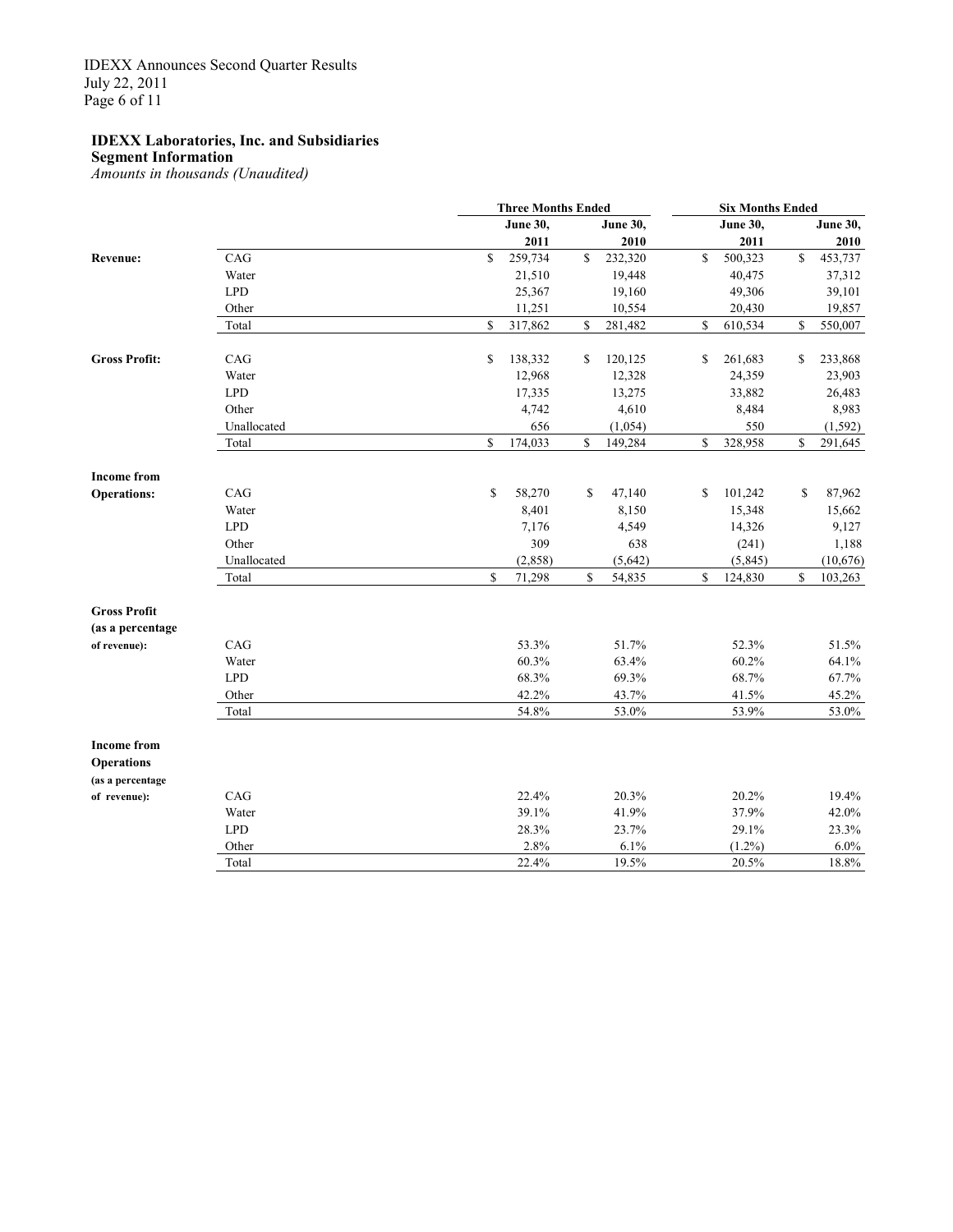#### **IDEXX Laboratories, Inc. and Subsidiaries**

**Revenues and Revenue Growth Analysis by Product and Service Categories**

*Amounts in thousands (Unaudited)*

|                    | <b>Three Months Ended</b> |                         |   |                         |    |                         |                      |                                                             |                                                                 |                           |  |  |
|--------------------|---------------------------|-------------------------|---|-------------------------|----|-------------------------|----------------------|-------------------------------------------------------------|-----------------------------------------------------------------|---------------------------|--|--|
| <b>Net Revenue</b> |                           | <b>June 30,</b><br>2011 |   | <b>June 30.</b><br>2010 |    | <b>Dollar</b><br>Change | Percentage<br>Change | Percentage<br><b>Change from</b><br>Currence <sup>(1)</sup> | Percentage<br><b>Change from</b><br>Acquisitions <sup>(2)</sup> | Organic<br>$Growth^{(3)}$ |  |  |
| CAG                | S.                        | 259,734                 | S | 232,320                 | -S | 27,414                  | $11.8\%$             | $4.3\%$                                                     | $0.1\%$                                                         | $7.4\%$                   |  |  |
| Water              |                           | 21,510                  |   | 19,448                  |    | 2,062                   | $10.6\%$             | $4.7\%$                                                     | $\overline{\phantom{a}}$                                        | 5.9%                      |  |  |
| <b>LPD</b>         |                           | 25,367                  |   | 19.160                  |    | 6,207                   | 32.4%                | $11.1\%$                                                    | ۰                                                               | $21.3\%$                  |  |  |
| Other              |                           | 11.251                  |   | 10,554                  |    | 697                     | $6.6\%$              | $3.1\%$                                                     |                                                                 | $3.5\%$                   |  |  |
| Total              |                           | 317,862                 |   | 281,482                 |    | 36,380                  | 12.9%                | $4.8\%$                                                     |                                                                 | $8.1\%$                   |  |  |

|                                                            | <b>Three Months Ended</b> |                         |   |                         |    |                         |                      |                                                             |                                                        |                           |  |  |
|------------------------------------------------------------|---------------------------|-------------------------|---|-------------------------|----|-------------------------|----------------------|-------------------------------------------------------------|--------------------------------------------------------|---------------------------|--|--|
| <b>Net CAG Revenue</b>                                     |                           | <b>June 30,</b><br>2011 |   | <b>June 30,</b><br>2010 |    | <b>Dollar</b><br>Change | Percentage<br>Change | Percentage<br><b>Change from</b><br>Currency <sup>(1)</sup> | Percentage<br><b>Change from</b><br>Acquisitions $(2)$ | Organic<br>$Growth^{(3)}$ |  |  |
| Instruments and consumables                                |                           | 98,603                  | S | 86,455                  | S. | 12,148                  | $14.1\%$             | $5.2\%$                                                     | -                                                      | 8.9%                      |  |  |
| Rapid assay products                                       |                           | 44,193                  |   | 40.481                  |    | 3,712                   | $9.2\%$              | $2.3\%$                                                     |                                                        | $6.9\%$                   |  |  |
| Reference laboratory diagnostic and<br>consulting services |                           | 99,087                  |   | 86.048                  |    | 13.039                  | $15.2\%$             | 5.3%                                                        | $0.1\%$                                                | 9.8%                      |  |  |
| Practice management systems and<br>digital radiography     |                           | 17,851                  |   | 19,336                  |    | (1, 485)                | $(7.7\%)$            | $0.5\%$                                                     |                                                        | $(8.2\%)$                 |  |  |
| Net CAG revenue                                            |                           | 259,734                 |   | 232,320                 |    | 27.414                  | 11.8%                | $4.3\%$                                                     | $0.1\%$                                                | $7.4\%$                   |  |  |

<sup>(1)</sup> The percentage change from currency is a non-U.S. GAAP measure. It represents the percentage change in revenue resulting from the difference between the average exchange rates during the three months ended June 30, 2011 and the same period of the prior year applied to foreign currency denominated revenues for the three months ended June 30, 2011.

 $^{(2)}$  Represents the percentage change in revenue during the three months ended June 30, 2011 compared to the three months ended June 30, 2010 attributed to acquisitions subsequent to March 31, 2010.

<sup>(3)</sup> Organic revenue growth is a non-U.S. GAAP measure and represents the percentage change in revenue during the three months ended June 30, 2011 compared to the three months ended June 30, 2010 net of acquisitions and the effect of changes in foreign currency exchange rates.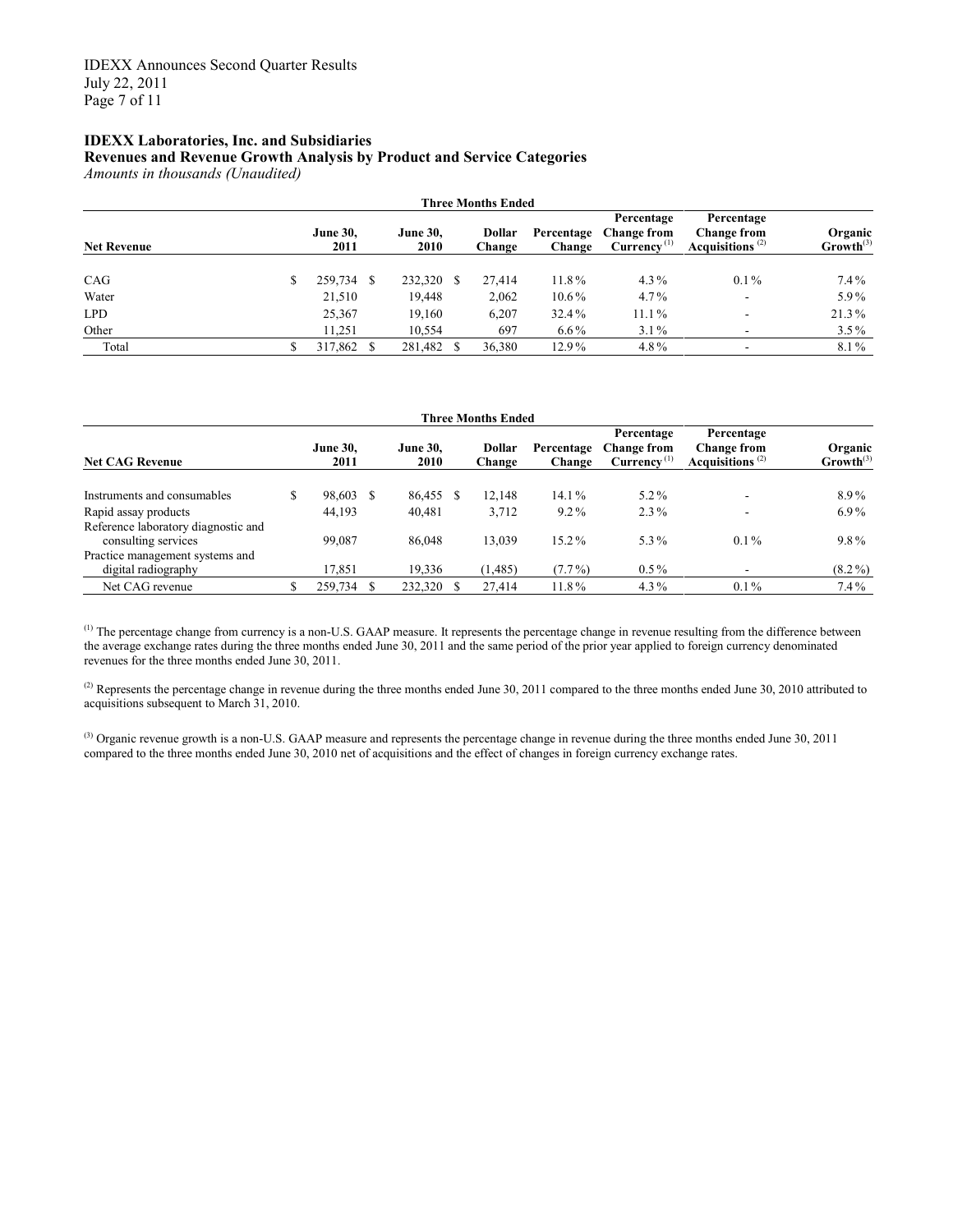#### **IDEXX Laboratories, Inc. and Subsidiaries**

**Revenues and Revenue Growth Analysis by Product and Service Categories**

*Amounts in thousands (Unaudited)*

|                    | <b>Six Months Ended</b> |                         |   |                         |     |                  |                      |                                                             |                                                                 |                           |  |  |
|--------------------|-------------------------|-------------------------|---|-------------------------|-----|------------------|----------------------|-------------------------------------------------------------|-----------------------------------------------------------------|---------------------------|--|--|
| <b>Net Revenue</b> |                         | <b>June 30,</b><br>2011 |   | <b>June 30,</b><br>2010 |     | Dollar<br>Change | Percentage<br>Change | Percentage<br><b>Change from</b><br>Currence <sup>(1)</sup> | Percentage<br><b>Change from</b><br>Acquisitions <sup>(2)</sup> | Organic<br>$Growth^{(3)}$ |  |  |
| CAG                | S                       | 500,323                 | S | 453,737                 | - S | 46,586           | $10.3\%$             | 2.8%                                                        | $0.1\%$                                                         | $7.4\%$                   |  |  |
| Water              |                         | 40.475                  |   | 37,312                  |     | 3,163            | $8.5\%$              | $3.2\%$                                                     |                                                                 | 5.3%                      |  |  |
| <b>LPD</b>         |                         | 49.306                  |   | 39,101                  |     | 10,205           | $26.1\%$             | $5.5\%$                                                     | -                                                               | $20.6\%$                  |  |  |
| Other              |                         | 20,430                  |   | 19.857                  |     | 573              | $2.9\%$              | $2.2\%$                                                     |                                                                 | $0.7\%$                   |  |  |
| Total              |                         | 610,534                 |   | 550,007                 |     | 60,527           | 11.0%                | $3.1\%$                                                     |                                                                 | 7.9%                      |  |  |

|                                                            | <b>Six Months Ended</b> |                                                    |   |                  |                      |                                                               |                                                                 |                           |         |           |  |  |  |
|------------------------------------------------------------|-------------------------|----------------------------------------------------|---|------------------|----------------------|---------------------------------------------------------------|-----------------------------------------------------------------|---------------------------|---------|-----------|--|--|--|
| <b>Net CAG Revenue</b>                                     |                         | <b>June 30,</b><br><b>June 30,</b><br>2011<br>2010 |   | Dollar<br>Change | Percentage<br>Change | Percentage<br><b>Change from</b><br>$Curreney$ <sup>(1)</sup> | Percentage<br><b>Change from</b><br>Acquisitions <sup>(2)</sup> | Organic<br>$Growth^{(3)}$ |         |           |  |  |  |
| Instruments and consumables                                |                         | 192,490                                            | S | 169,837          |                      | 22,653                                                        | 13.3%                                                           | $3.4\%$                   |         | 9.9%      |  |  |  |
| Rapid assay products                                       |                         | 82,810                                             |   | 79.924           |                      | 2,886                                                         | $3.6\%$                                                         | $1.4\%$                   |         | $2.2\%$   |  |  |  |
| Reference laboratory diagnostic and<br>consulting services |                         | 188.215                                            |   | 165,888          |                      | 22,327                                                        | 13.5%                                                           | $3.5\%$                   | $0.1\%$ | 9.9%      |  |  |  |
| Practice management systems and<br>digital radiography     |                         | 36,808                                             |   | 38,088           |                      | (1,280)                                                       | $(3.4\%)$                                                       | $0.5\%$                   |         | $(3.9\%)$ |  |  |  |
| Net CAG revenue                                            |                         | 500,323                                            |   | 453,737          |                      | 46,586                                                        | $10.3\%$                                                        | $2.8\%$                   | $0.1\%$ | $7.4\%$   |  |  |  |

(1) The percentage change from currency is a non-U.S. GAAP measure. It represents the percentage change in revenue resulting from the difference between the average exchange rates during the six months ended June 30, 2011 and the same period of the prior year applied to foreign currency denominated revenues for the six months ended June 30, 2011.

(2) Represents the percentage change in revenue during the six months ended June 30, 2011 compared to the six months ended June 30, 2010 attributed to acquisitions subsequent to December 31, 2009.

<sup>(3)</sup> Organic revenue growth is a non-U.S. GAAP measure and represents the percentage change in revenue during the six months ended June 30, 2011 compared to the six months ended June 30, 2010 net of acquisitions and the effect of changes in foreign currency exchange rates.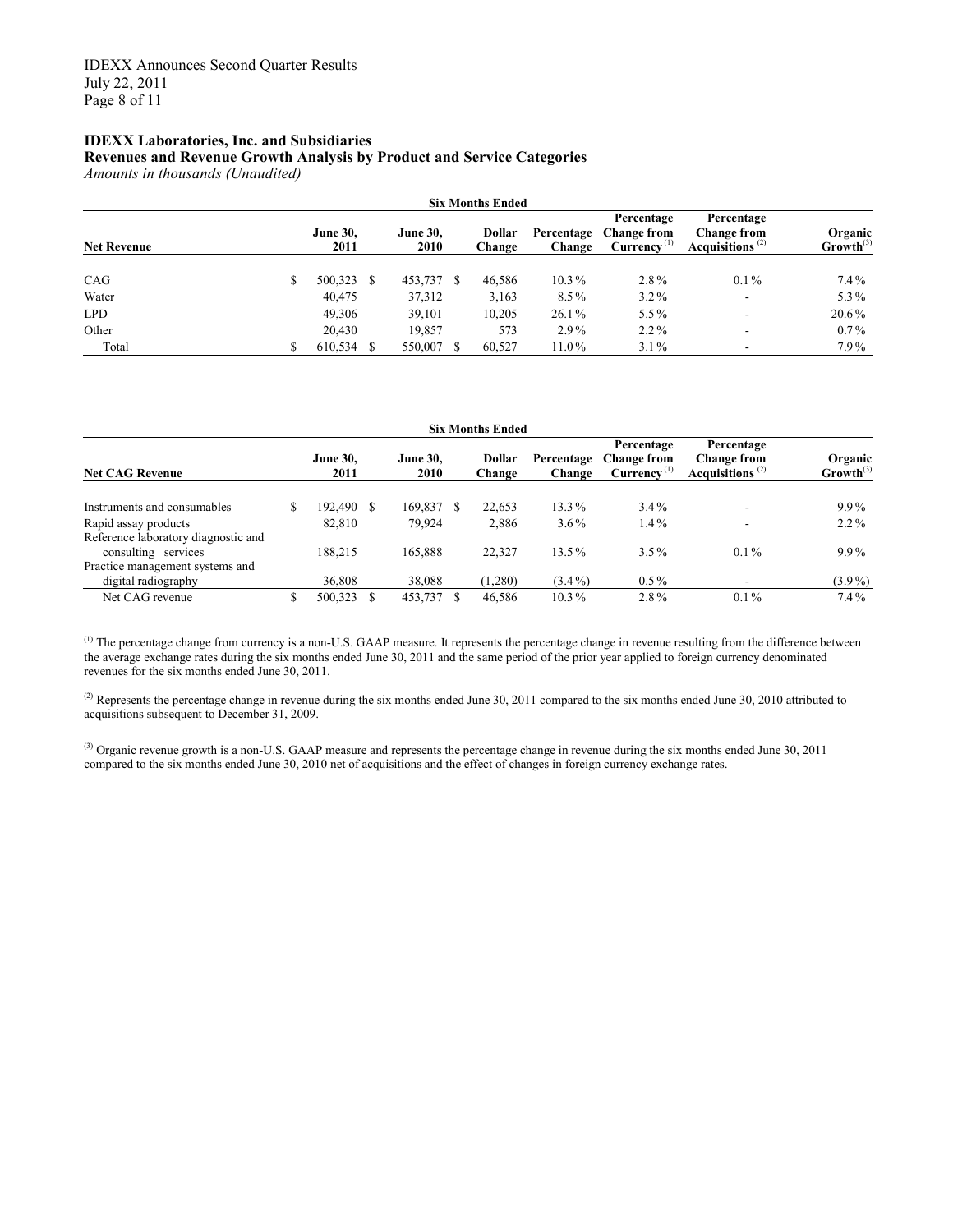IDEXX Announces Second Quarter Results July 22, 2011 Page 9 of 11

#### **IDEXX Laboratories, Inc. and Subsidiaries**

**Consolidated Balance Sheet**

*Amounts in thousands (Unaudited)*

|                        |                                            | <b>June 30,</b> | December 31, |         |  |
|------------------------|--------------------------------------------|-----------------|--------------|---------|--|
|                        |                                            | 2011            |              | 2010    |  |
| Assets:                | <b>Current Assets:</b>                     |                 |              |         |  |
|                        | Cash and cash equivalents                  | \$<br>159,398   | \$           | 156,915 |  |
|                        | Accounts receivable, net                   | 149,314         |              | 120,080 |  |
|                        | Inventories                                | 133,934         |              | 127,885 |  |
|                        | Other current assets                       | 50,925          |              | 55,711  |  |
|                        | <b>Total current assets</b>                | 493,571         |              | 460,591 |  |
|                        | Property and equipment, net                | 210,163         |              | 201,725 |  |
|                        | Other long-term assets, net                | 246,841         |              | 234,828 |  |
|                        | <b>Total assets</b>                        | \$<br>950,575   | S.           | 897,144 |  |
| <b>Liabilities and</b> |                                            |                 |              |         |  |
| Stockholders'          |                                            |                 |              |         |  |
| <b>Equity:</b>         | <b>Current Liabilities:</b>                |                 |              |         |  |
|                        | Accounts payable                           | \$<br>29,888    | \$           | 22,669  |  |
|                        | Accrued liabilities                        | 121,898         |              | 118,598 |  |
|                        | Debt                                       | 133,438         |              | 129,862 |  |
|                        | Deferred revenue                           | 12,913          |              | 13,983  |  |
|                        | <b>Total current liabilities</b>           | 298,137         |              | 285,112 |  |
|                        | Long-term debt, net of current portion     | 2,966           |              | 3,418   |  |
|                        | Other long-term liabilities                | 40,661          |              | 34,333  |  |
|                        | <b>Total long-term liabilities</b>         | 43,627          |              | 37,751  |  |
|                        | Total stockholders' equity                 | 608,774         |              | 574,235 |  |
|                        | Noncontrolling interest                    | 37              |              | 46      |  |
|                        | <b>Total equity</b>                        | 608,811         |              | 574,281 |  |
|                        | Total liabilities and stockholders' equity | \$<br>950,575   | S            | 897,144 |  |
|                        |                                            |                 |              |         |  |

#### **IDEXX Laboratories, Inc. and Subsidiaries Selected Balance Sheet Information** *(Unaudited)*

|                      |                                             | <b>June 30,</b><br>2011 | March 31,<br>2011 | December 31.<br>2010 | September 30,<br>2010 | <b>June 30,</b><br>2010 |
|----------------------|---------------------------------------------|-------------------------|-------------------|----------------------|-----------------------|-------------------------|
| <b>Selected</b>      |                                             |                         |                   |                      |                       |                         |
| <b>Balance Sheet</b> | Days sales outstanding $(1)$                | 41.2                    | 40.2              | 38.7                 | 41.9                  | 41.8                    |
| Information:         | Inventory turns <sup><math>(2)</math></sup> |                         |                   |                      |                       | 1.9                     |

 $(1)$  Days sales outstanding represents the average of the accounts receivable balances at the beginning and end of each quarter divided by revenue for that quarter, the result of which is then multiplied by 91.25 days.

<sup>(2)</sup> Inventory turns represents inventory-related cost of product sales for the 12 months preceding each quarter-end divided by the inventory balance at the end of the quarter.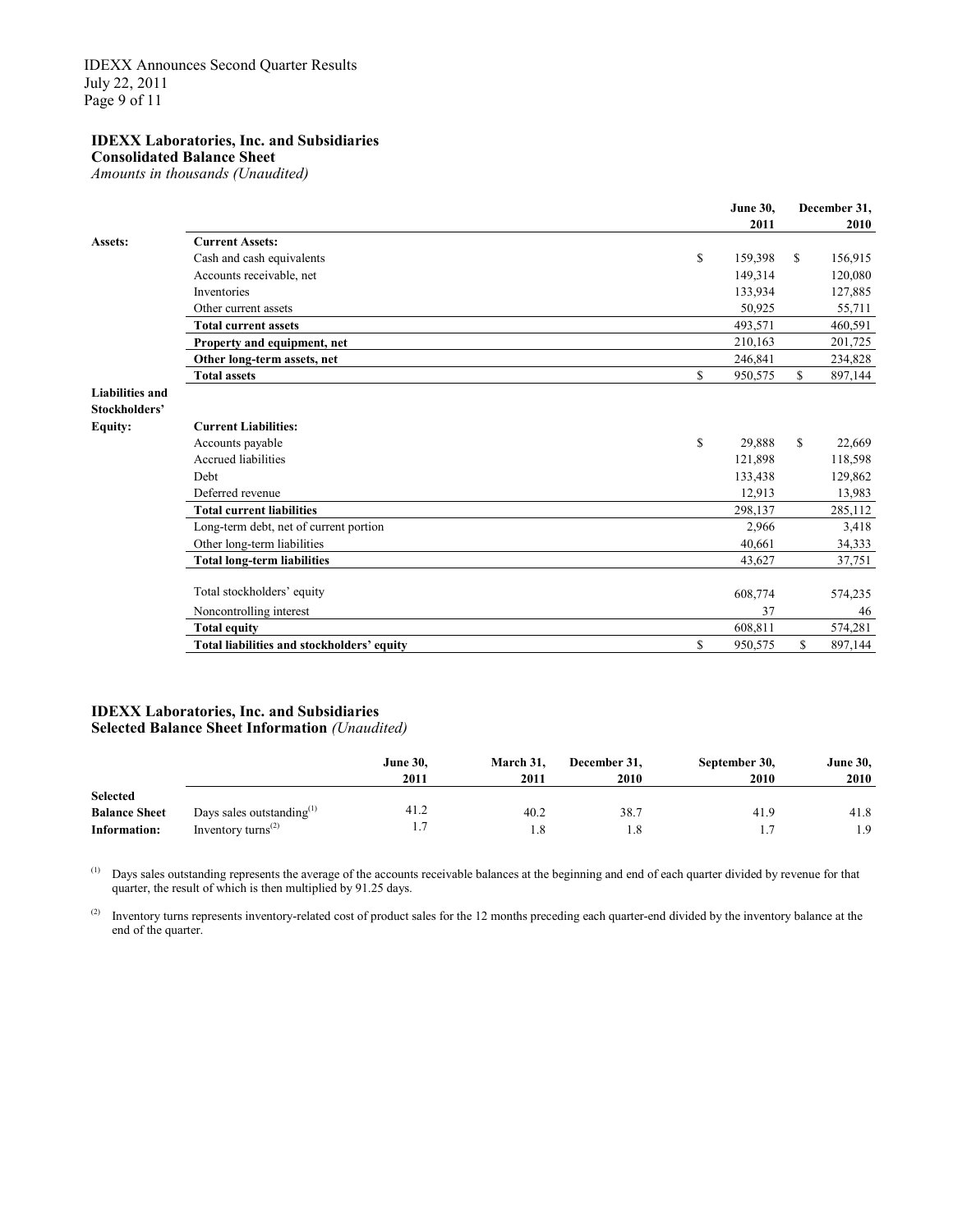#### **IDEXX Laboratories, Inc. and Subsidiaries Consolidated Statement of Cash Flows**

*Amounts in thousands (Unaudited)*

|                   |                                                                                   |     | <b>Six Months Ended</b> |     |                 |
|-------------------|-----------------------------------------------------------------------------------|-----|-------------------------|-----|-----------------|
|                   |                                                                                   |     | <b>June 30,</b>         |     | <b>June 30,</b> |
|                   |                                                                                   |     | 2011                    |     | 2010            |
| Operating:        | <b>Cash Flows from Operating Activities:</b>                                      |     |                         |     |                 |
|                   | Net income                                                                        | \$. | 85,260                  | \$. | 70,225          |
|                   | Non-cash charges                                                                  |     | 34,316                  |     | 31,089          |
|                   | Changes in current assets and liabilities                                         |     | (20, 412)               |     | (16, 857)       |
|                   | Tax benefit from exercises of stock options and vesting of restricted stock units |     | (10, 854)               |     | (9,372)         |
|                   | Net cash provided by operating activities                                         |     | 88,310                  |     | 75,085          |
| <b>Investing:</b> | <b>Cash Flows from Investing Activities:</b>                                      |     |                         |     |                 |
|                   | Purchase of property and equipment                                                |     | (26, 173)               |     | (17, 437)       |
|                   | Proceeds from disposition of pharmaceutical product lines                         |     | 3,000                   |     |                 |
|                   | Proceeds from sale of property and equipment                                      |     | 218                     |     | 64              |
|                   | Acquisitions of intangible assets                                                 |     |                         |     | (144)           |
|                   | Net cash used by investing activities                                             |     | (22.955)                |     | (17,517)        |
| <b>Financing:</b> | <b>Cash Flows from Financing Activities:</b>                                      |     |                         |     |                 |
|                   | Borrowings on revolving credit facilities, net                                    |     | 3,486                   |     | 15,099          |
|                   | Payment of other notes payable                                                    |     | (425)                   |     | (400)           |
|                   | Purchase of treasury stock                                                        |     | (98, 419)               |     | (83, 724)       |
|                   | Proceeds from the exercise of stock options and employee stock purchase plans     |     | 19,367                  |     | 16,446          |
|                   | Tax benefit from exercises of stock options and vesting of restricted stock units |     | 10.854                  |     | 9,372           |
|                   | Net used by financing activities                                                  |     | (65, 137)               |     | (43,207)        |
|                   | Net effect of changes in exchange rates on cash                                   |     | 2,265                   |     | (3, 114)        |
|                   | Net increase in cash and cash equivalents                                         |     | 2.483                   |     | 11,247          |
|                   | Cash and cash equivalents, beginning of period                                    |     | 156,915                 |     | 106,728         |
|                   | Cash and cash equivalents, end of period                                          | \$  | 159,398                 | \$  | 117,975         |

#### **IDEXX Laboratories, Inc. and Subsidiaries**

**Free Cash Flow**

*Amounts in thousands (Unaudited)*

|                  |                                                                                  | <b>Six Months Ended</b> |                         |
|------------------|----------------------------------------------------------------------------------|-------------------------|-------------------------|
|                  |                                                                                  | <b>June 30,</b><br>2011 | <b>June 30,</b><br>2010 |
| <b>Free Cash</b> |                                                                                  |                         |                         |
| <b>Flow:</b>     | Net cash provided by operating activities                                        | 88.310                  | 75,085                  |
|                  | Financing cash flows attributable to tax benefits from exercise of stock options |                         |                         |
|                  | and vesting of restricted stock units                                            | 10,854                  | 9,372                   |
|                  | Purchase of property and equipment                                               | (26, 173)               | (17, 437)               |
|                  | Free cash flow                                                                   | 72,991                  | 67,020                  |